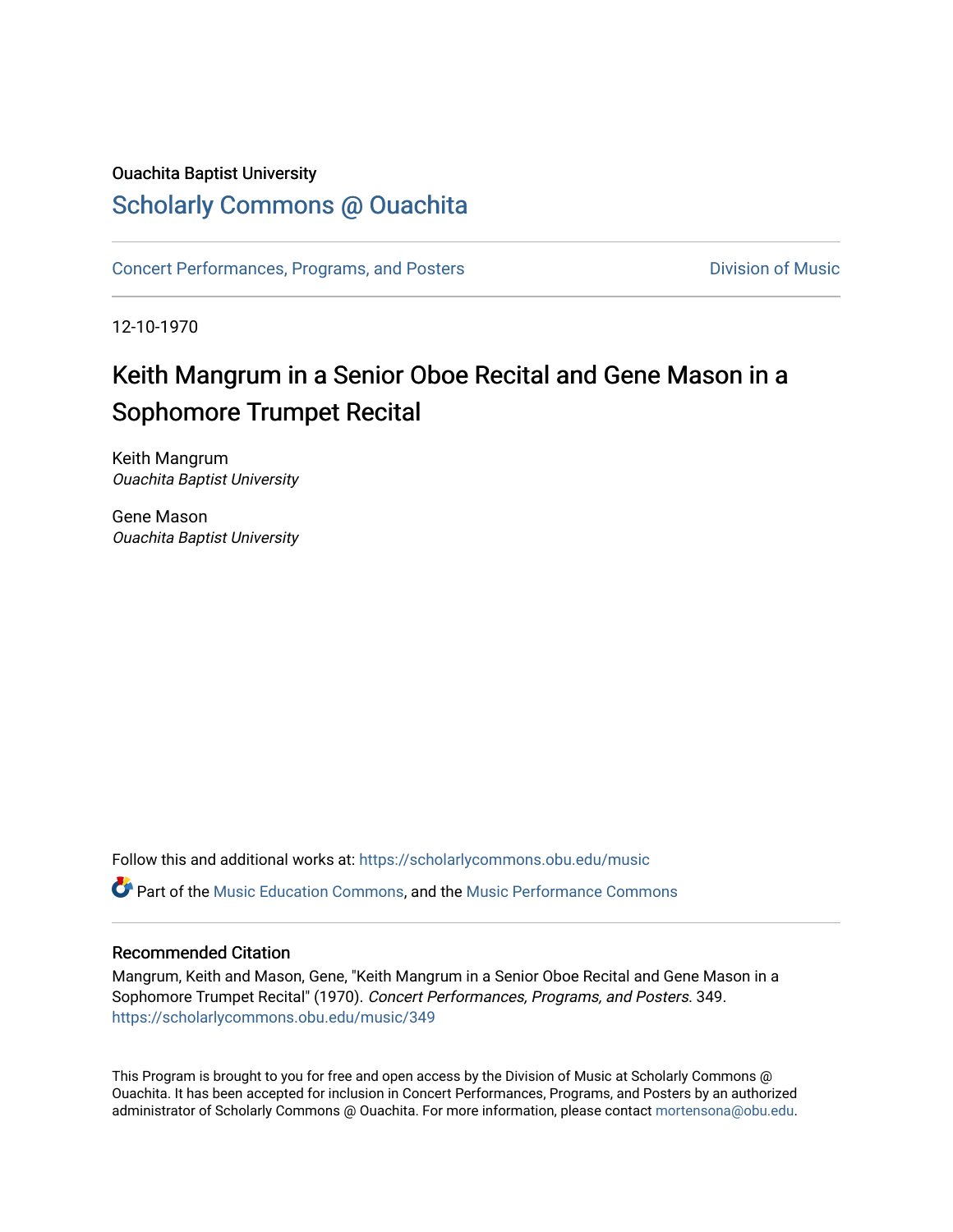Ouachita Baptist University School of Music Presents In Senior Recital kEITH MANGRUM -Oboist

In Sophomore Recital

# GENE MASON - Trumpet

Assisted By: Sharon Coe-Pianist Marilyn Rauch-Pianist Larry Aldridge-ularlnetist Charles Wesley-Bassoonist

December 10,1970 8:00 P.M. Mitchell Hall Auditorium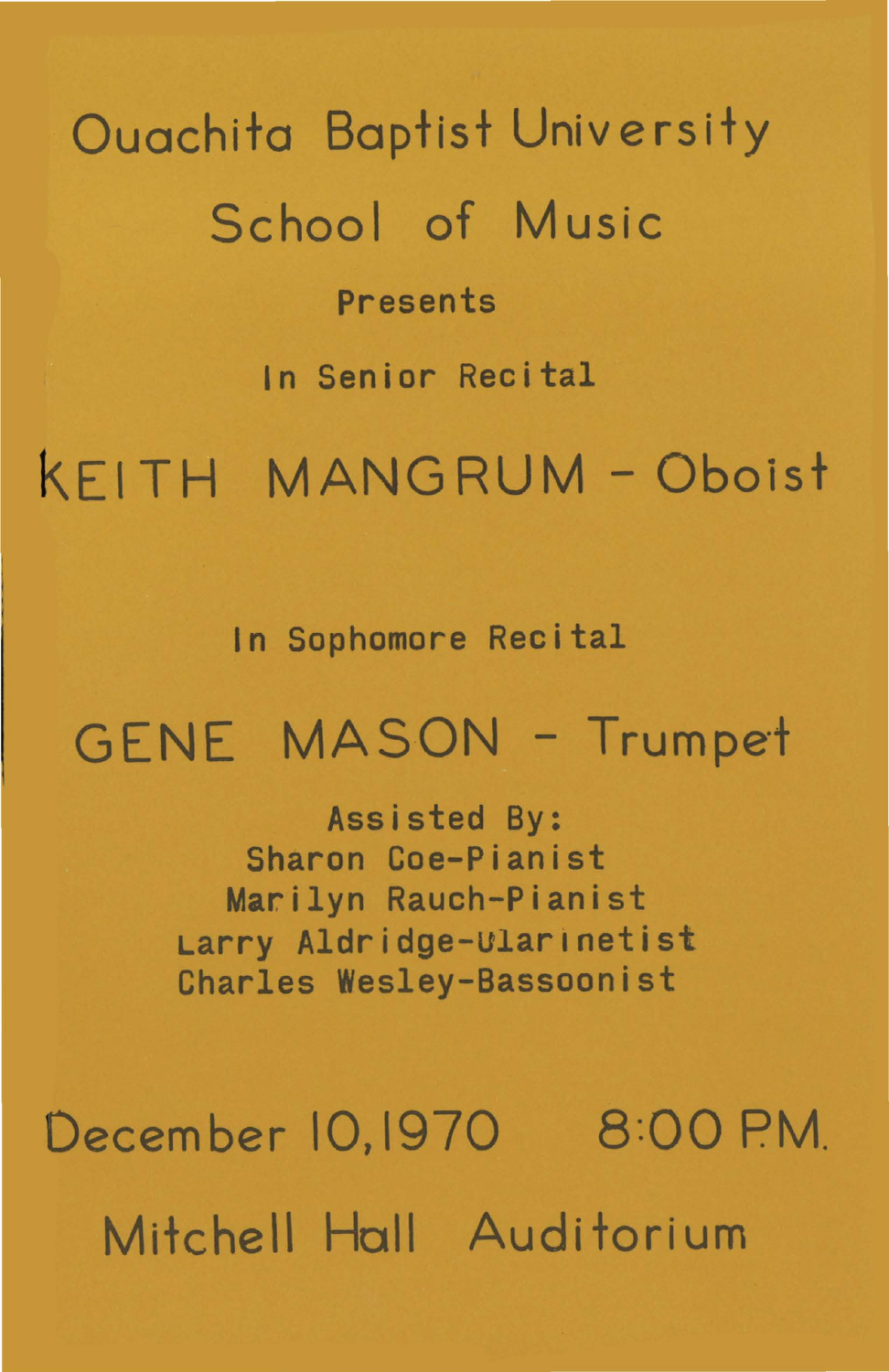Concerto No. 1 Adagio Allegro Largo Vivace

> Hr. Hangrum Miss Coe

Sonata for Trumpet Allegro Andante Presto

> Mr. Mason Miss Rauch

Sonatina Adagio Allegro giocoso Lento alla Sarabande Allegro Molto Vivace

> Mr. Mangrum Miss Coe

Gordon Jacob  $(1895 - )$ 

G. F. Handel (1685-1759)

### Henry Purcell (1659-1695)